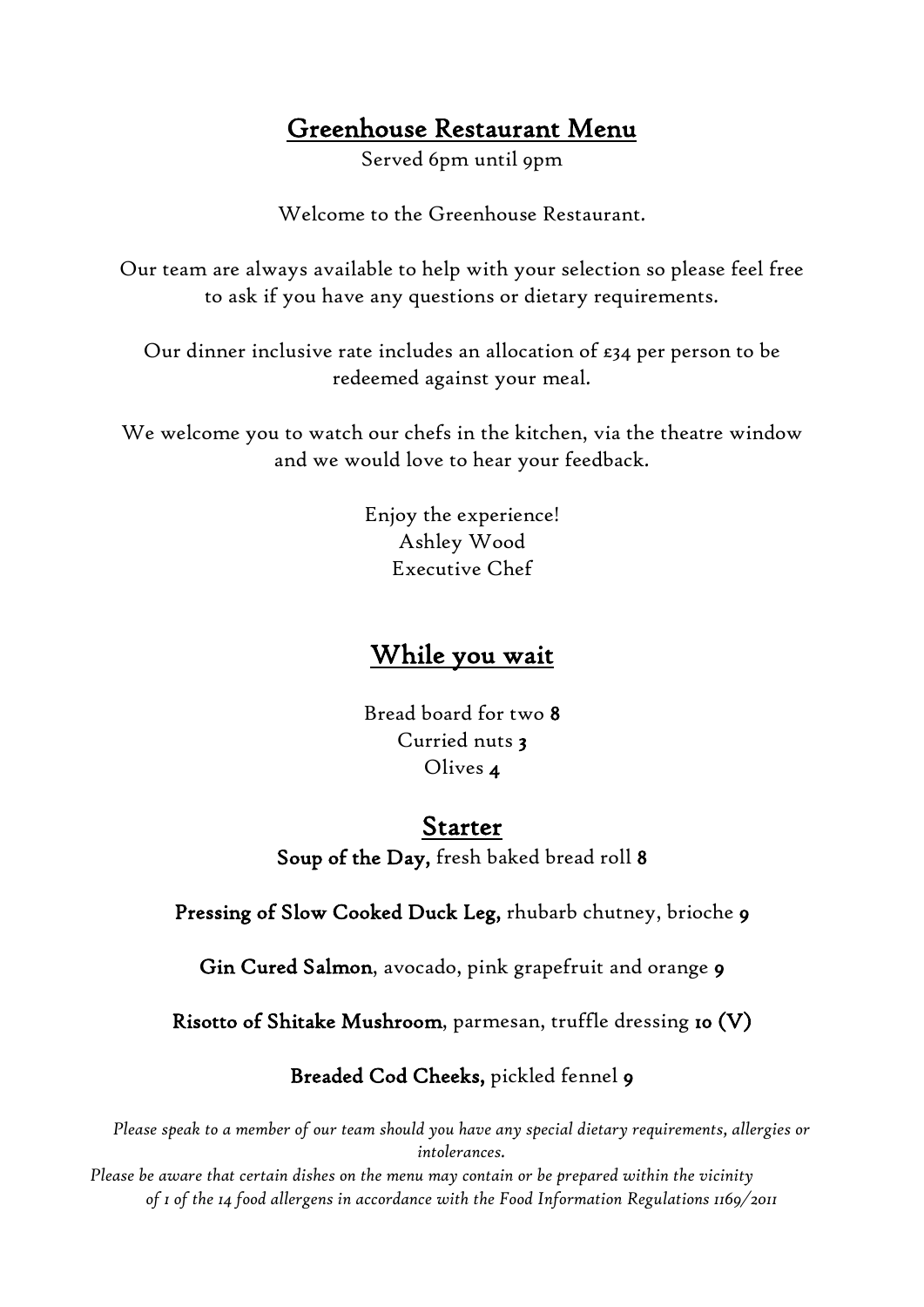## Grill

*All dishes served with chips, roasted vine plum tomato, flat cap mushroom, and rocket and parmesan salad \*Upgrade to Aspen fries for 2.5*

> 8 oz Rib eye 27.5 8 oz Sirloin 28 10 oz Rump 25

## Add

Béarnaise 3 / Peppercorn sauce 3 / Garlic Butter 2.5/ Red Wine Jus 3

## Mains

Corn Fed Chicken Breast, asparagus, oyster mushroom, leek risotto, crispy chicken skin, Madeira cream, wild garlic oil 24

Parsley Crusted Atlantic Cod, creamed leek, saffron potato, mussel chowder 25

Roast Roscoff Onion, celeriac, wild mushroom, tempura tender stem, parmesan 20 (V)

Pork Three Ways: - pancetta wrapped fillet, braised cheek and belly, crackling, glazed carrot, potato terrine, roasted apple sage and shallot jus 26

Pan Roasted Halibut, asparagus, creamed potato, warm tartar sauce 36

Seared Lamb Rump, pea puree, broad beans, spinach, anna potato, confit tomato, lamb sweetbread 32

*Please speak to a member of our team should you have any special dietary requirements, allergies or intolerances.*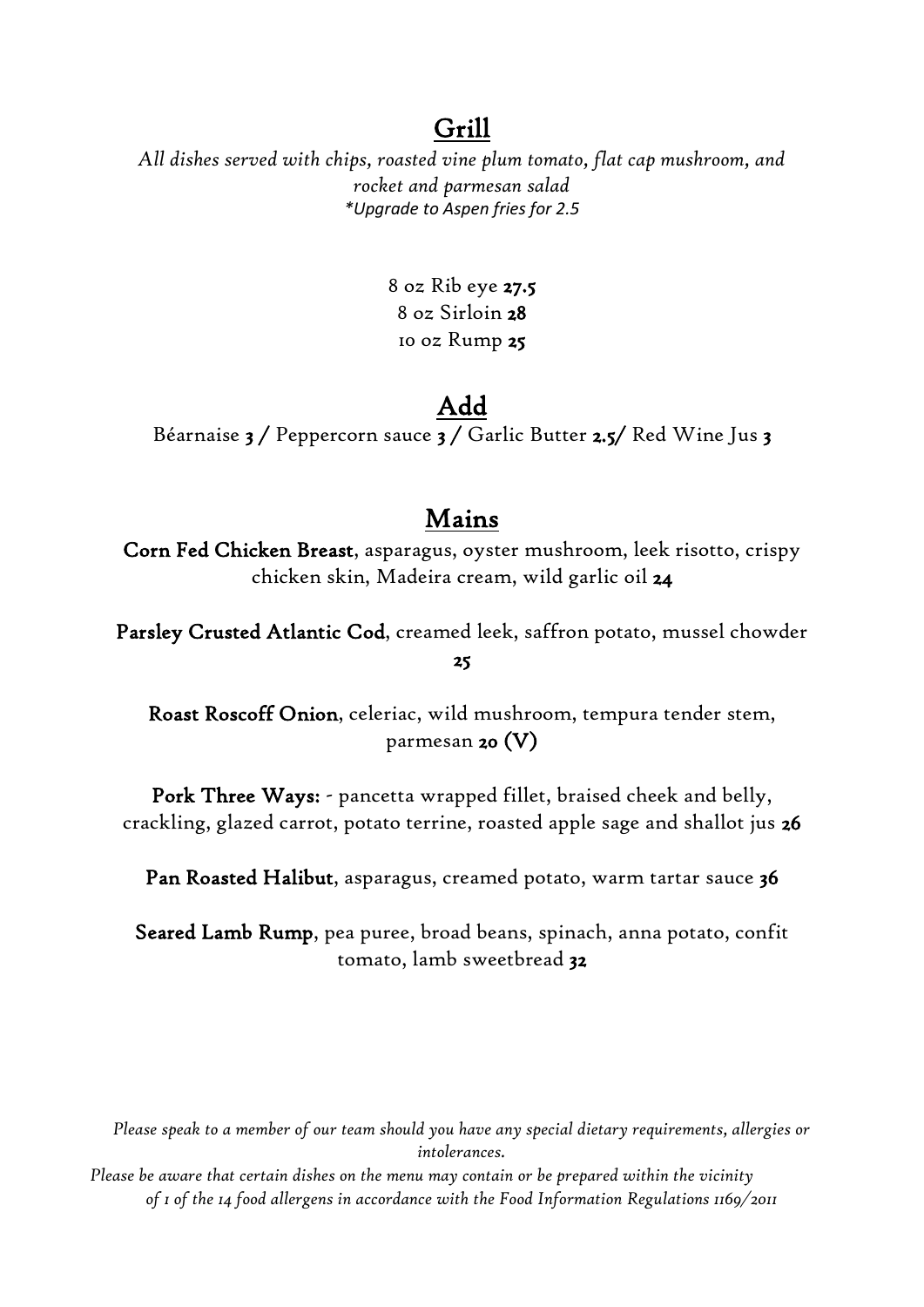### Bar mains 12-9.30pm

8oz Beef Burger\*, brioche bun, tomato, gem lettuce, mayonnaise, fries 18 *\*add cheese to your choice of burger 1.5 Upgrade to Aspen fries for 2.5*

Cajun Chicken Burger\*, brioche bun, tomato, gem lettuce, mayonnaise, fries

18

*\*add cheese to your choice of burger 1.5 Upgrade to Aspen fries for 2.5*

"Moving Mountain" Burger, brioche bun, tomato, gem lettuce 17  $(V, Vg)$ 

Greenhouse Battered Haddock & Chips, tarragon peas, tartar sauce 18

Spatchcock Poussin, aspen fries, slaw, poultry gravy 22

Cumberland Sausage, crispy onion, creamed potato, buttered greens, gravy 17

# Side Dishes

Chips 4.5

Aspen Fries 7 (*Parmesan & Truffle Mayonnaise*)

Buttered New Potatoes 4.5

Pickled Red Cabbage 4.5

Buttered Green Beans 4.5

Creamed leeks 4.5

*Please speak to a member of our team should you have any special dietary requirements, allergies or intolerances.*